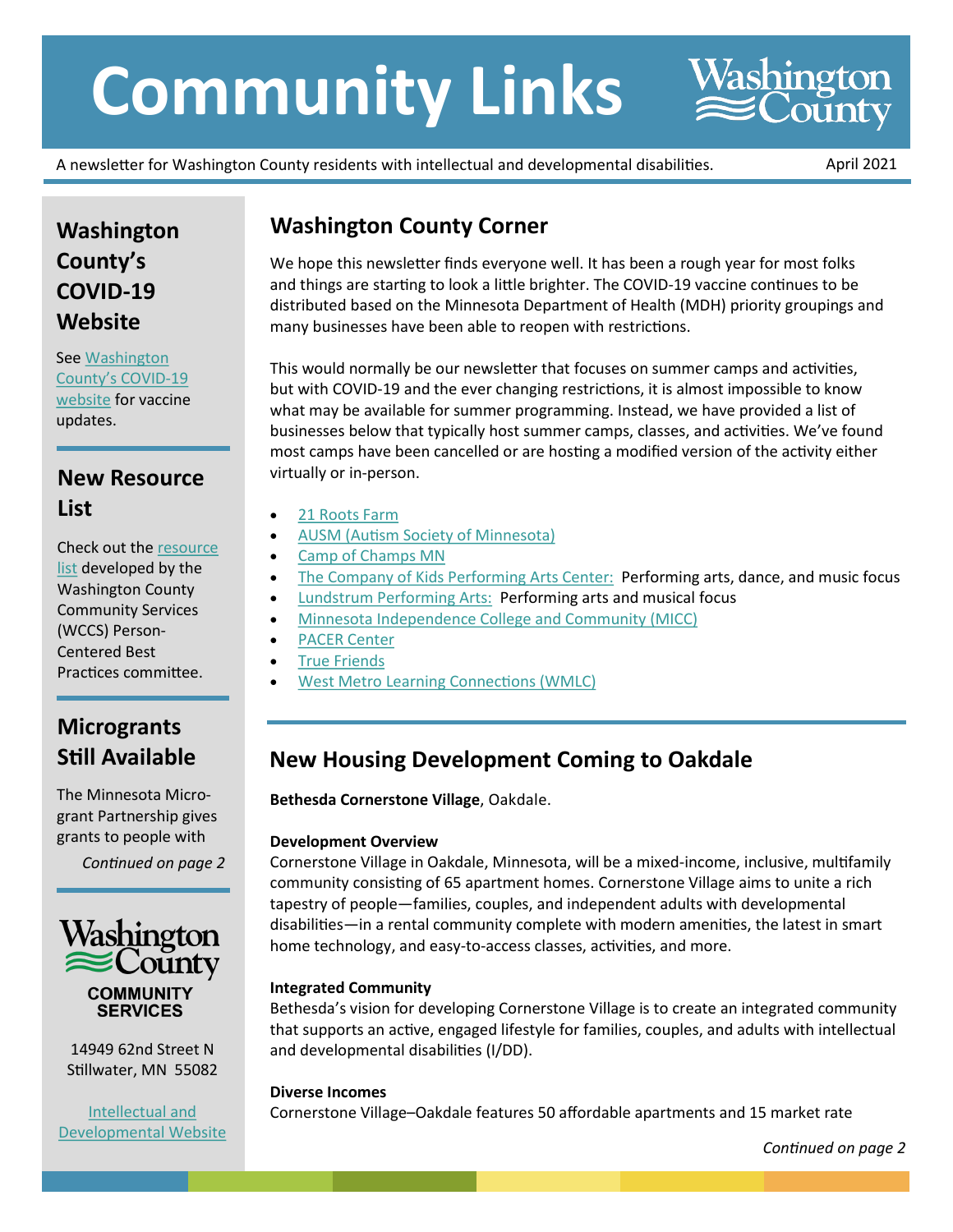*Continued from Microgrants... on page 1*

disabilities. Applicants must be 18 or older and receive waiver or personal care services, or be 16 or older with a level 3 or 4 Individual Education Program (receiving special education services for most of the day).

These grants help people reach goals around competitive employment, inclusive housing, and community integration. These goals should be important to and for the applicant.

**Please apply before April 16, 2021.** *Grants must be awarded by June 30, 2021.*

See [The Arc website](https://arcminnesota.org/ways-we-can-help/scholarships-microgrants/minnesota-microgrant-partnership/) for more information.

### **Scholarship Opportunity**

AuSM is pleased to partner with Twin Cities Autism Foundation, Inc. to offer additional scholarship opportunities to the Minnesota Autism community. Twin Cities Autism Foundation, Inc. provides financial aid to help families gain access to resources. Before applying for

*Continued from New Housing Development...on page 1*

apartments. Within the affordable component, 10 apartments will be set-aside for adults with I/DD and four for adults who have experienced homelessness.

#### **Consumer Choice for Supportive Services**

Cornerstone Village provides independent rental housing, where each person or household will have an individual lease and participation in services is not a condition of residency. Cornerstone Village will not require licensure associated with group-home settings. Bethesda anticipates that residents may need supportive services to maintain their independence and pursue individual goals. Bethesda supports consumer choice and person-centered care. Residents will select their own service provider, which may be Bethesda Lutheran Communities in some cases.

#### **Programming to Support Community Life**

Staying active and social is key to living a happy, healthy life. Cornerstone Village will foster community life through both physical design and ongoing programming. The building will include ample common spaces – a multiple purpose community room with a kitchen, fitness center, reading and technology lounge, common patio, and an outdoor play area. To bring these spaces to life, a director of activities will be on staff to create and customize events and classes that appeal to the personality of the community. Events may include, but are not limited to, yoga and exercise classes, coffee hours, book clubs, bible studies, cooking demonstrations, education presentations, and group trips.

#### **Site and building concept**

Cornerstone Village–Oakdale will be a three-story, V-shaped building located at the southwest corner of 4th Street North and Helmo Avenue North, near the junction of Interstate Highways I-94 and I-694. The site is located in the Helmo Avenue Station of the METRO Gold Line Bus Rapid Transit (Gold Line BRT), which is slated to open in spring 2024. The Gold Line BRT will run 10 miles from downtown St. Paul to Woodbury. The station will be located immediately south and west of the Cornerstone Village site, providing residents with easy access to reliable public transportation. In addition to the new station, the redevelopment calls for a new multimodal bridge across Highway I-94 to Woodbury, improved pedestrian and bike routes, and new parks and usable open spaces.

#### **Advocacy Opportunity**

**Minnesota leadership and advocacy skills training for** *parents of young children with developmental disabilities and adults with disabilities*

**[Partners in Policymaking®](http://mn.gov/mnddc/partnersinpolicymaking/class38/index.html) program; comprehensive, confidence-building training in disability law and policies; no cost, applications available** 

Advocacy training to build confidence and knowledge, **Partners in Policymaking®** is now taking applications from parents of young children with developmental disabilities and adults with disabilities who are Minnesota residents. *There is no cost for this nationally recognized leadership training.* Starting in September and ending in May, eight sessions are presented over a period of nine months.

*Continued on page 3*

*Continued on page 3*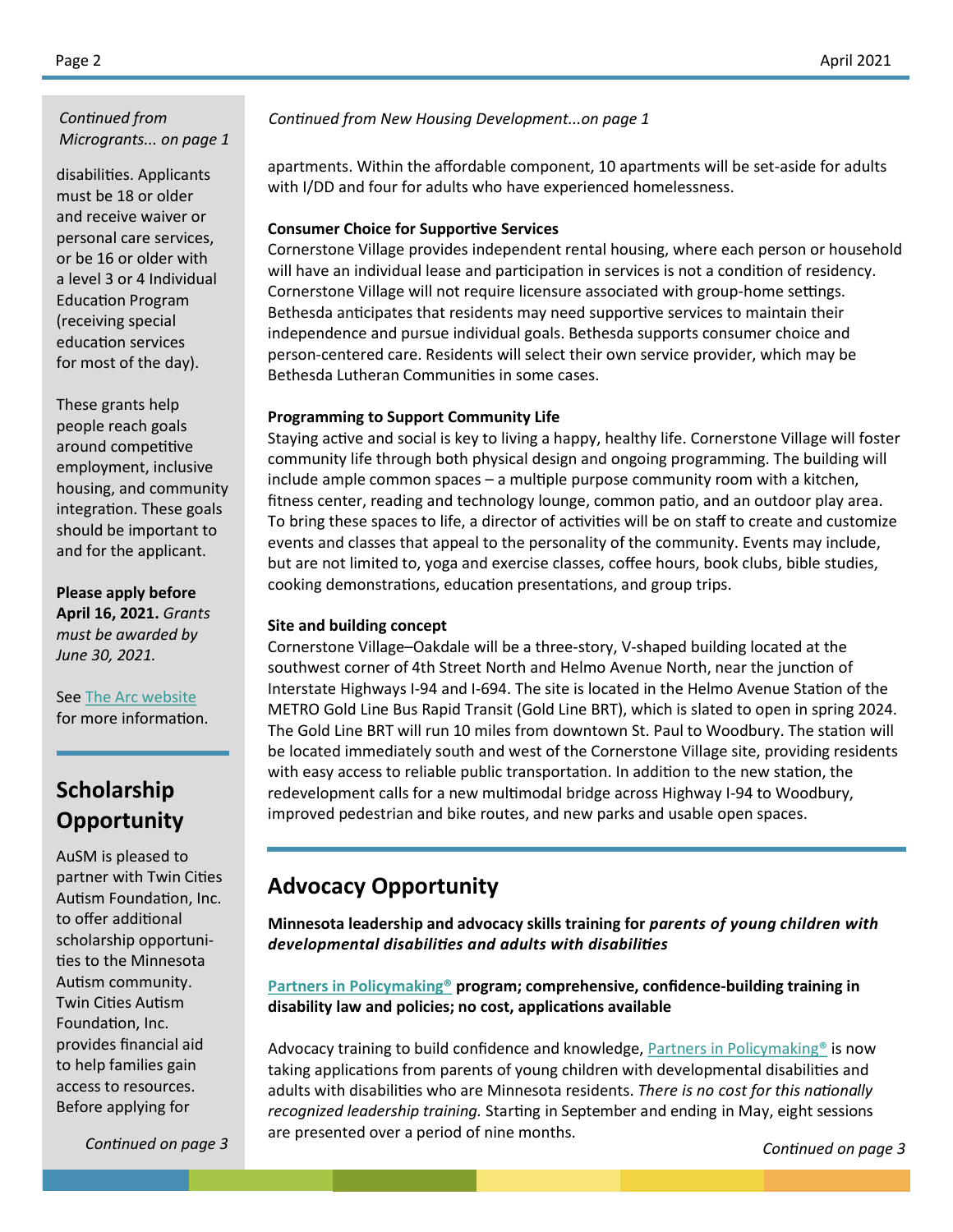*Continued from Advocacy Opportunity on page 2 Continued from*

"We aim for self-confidence and understanding of disability law and policies. This will help individuals be more effective in advocating for their needs," said Dr. Colleen Wieck, executive director of the Minnesota Governor's Council on Developmental Disabilities. "As they gain experience in speaking up for people with disabilities, many have become leaders in their own communities." The Minnesota-inspired program is also offered in most states and several foreign countries.

This carefully planned leadership training brings in national and state experts and uses group participation to emphasize learning. Over the 35-year history, more than 1,100 Minnesotans have become leaders in their own communities, many have described it as "life changing." Participants become effective advocates for themselves, their children, and others with disabilities.

Training includes the history of disability and advocacy movements, inclusive education, supported living, and customized employment. Individuals consider how to influence county, state, and federal legislative processes. The monthly two-day sessions are held on Fridays and Saturdays, from September to May (with no session in December). The March session is on a Sunday and Monday, when participants prepare for and meet with their state legislators at the Capitol.

Costs for the Partners program are covered by a federal grant. *Childcare and respite allowances are given, and overnight accommodations are provided for those who travel from outside the metro area to attend. Mileage is reimbursed and meals are provided.*  Sessions are held at the Crowne Plaza Aire, at 3 Appletree Square in Bloomington, near the Mall of America and the Minneapolis-St. Paul International Airport.

Limited to 35 Minnesotans, participants are selected by a panel of Partners graduates and representatives of the Minnesota Governor's Council on Developmental Disabilities. The first weekend session for the 2021 to 2022 program year is September 17-18, 2021. Local experts and nationally recognized leaders in school inclusion, community organizing, governmental processes, and disability issues are among the presenters. *[Applications](https://mn.gov/mnddc/partnersinpolicymaking/class39/index.html) are due by July 9, 2021.*

"This program is based on the belief that system change is best brought about through the efforts of those most affected by them, and we seek to arm these individuals with the tools needed to be successful in the public policy arena," said Wieck.

Those selected to participate in the program must attend all sessions and complete homework assignments. For further information or to get an application, apply [online](http://mn.gov/mnddc/pipm/) or contact Brenton Rice via [email](mailto:brenton@togevents.com) or by calling 651-242-6589.

The Minnesota Governor's Council on Developmental Disabilities introduced the Partners in Policymaking program in 1987, and, through expansion to other states and countries, has trained more than 27,000 people worldwide.

For further information, contact:

- Brenton Rice: 651-242-6589 / [Email](mailto:brenton@togevents.com)
- Sherie Wallace, The Wallace Group: 877-832-4548 / [Email](mailto:sherie@wallacegroup.com)

## *Scholarship... on page 2*

a TCAF scholarship, you first must reserve a spot in your desired program.

Apply for a Twin Cities Autism Foundation, Inc. scholarship on the [Twin Cities Autism](https://www.tcautism.com/scholarship-app)  [Foundation website.](https://www.tcautism.com/scholarship-app)

#### **Fun Activities**



Having Fun Making Friends

Check out Valley Friendship Club (VFC). We have moved our events online and have plenty of fun for all. Some special events we have coming up are:

- **Earth Day** at 21 Roots Farm April 24
- **Zoom Cinco de Mayo Party** May 5
- **VFC's 11th Birthday Bash** (outdoor, socially-distant celebration) May 15

We also have other exciting zoom events every day of the week. Visit the [Valley](https://www.valleyfriendshipclub.org/events/)  [Friendship website](https://www.valleyfriendshipclub.org/events/) to see our full calendar.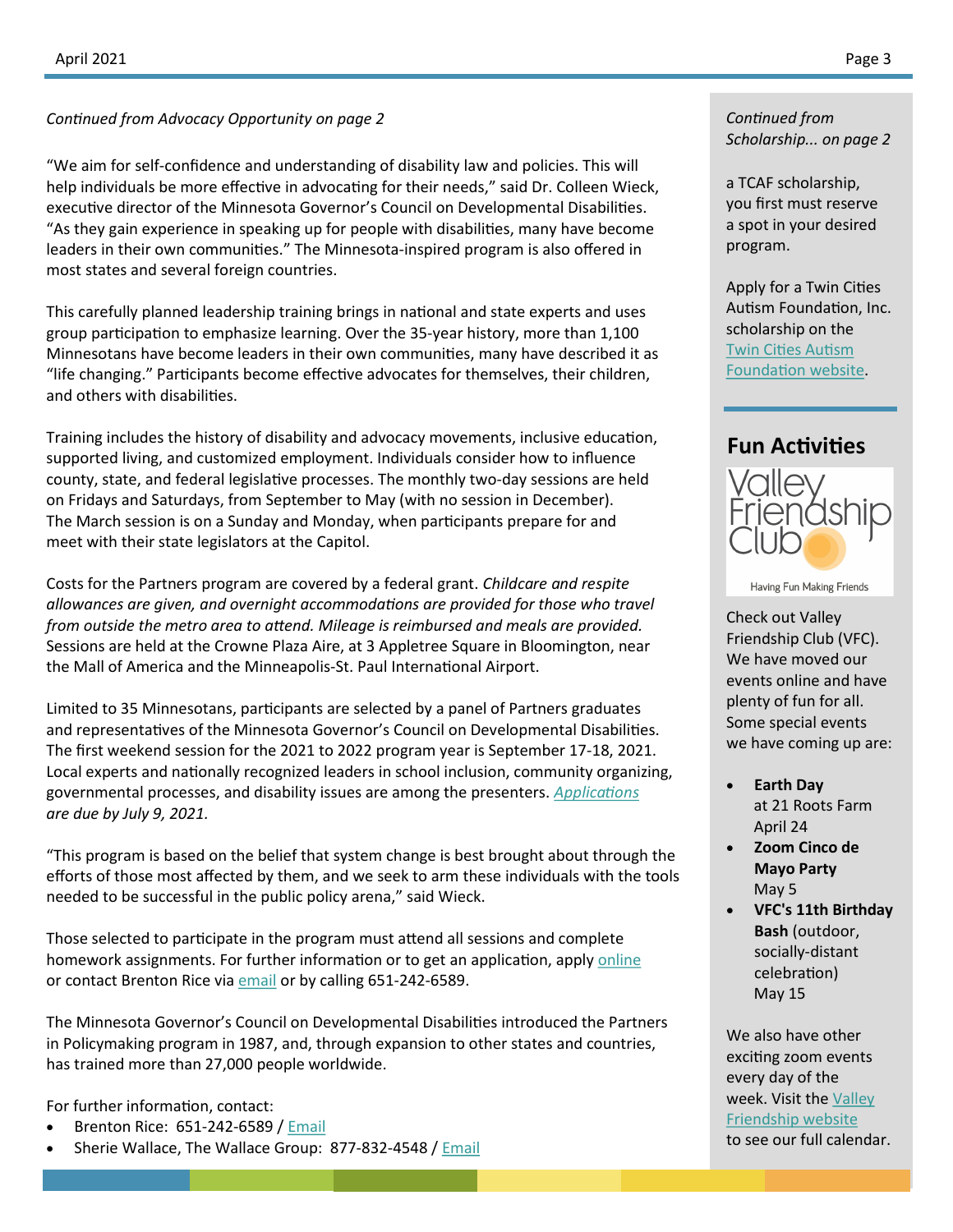#### **A Day in the Life of Mighty Mitchell**

Mitchell is a 3 year old living with spastic quadraplegia cerebral palsy, epilepsy, Gould syndrome, chronic lung disease, and a whole host of other complications. He is non-verbal and non-mobile. Despite all the challenges he faces, he is a very happy kid. He has the best smile. His smile can brighten anyone's day. You can't help but smile back. He lives with his mom, dad, and brother in Woodbury.

#### *As told by Mitchell. Note: Mitchell has several other caretakers; this is his mom's view.*

Early in the morning, I wake up and start missing mom. After a few cries, she hurries in to greet me. I am so excited to see her, I give her my biggest smile. She scoops me up and we head downstairs. She bounces down the steps, causing me to giggle.

Once downstairs, she starts doing my morning stretches. This helps my tight muscles loosen up and get ready for the day. I don't love these stretches and often try to resist mom, but I eventually let her do all my stretches. My arms and legs feel much better once she's done. Then it's time for meds. Boy, do I hate taking my meds. They just taste terrible. I try my best to outsmart mom. I try pocketing it in my cheek to hide the medicine, I try to dribble it out the sides of my lips, I try to rocket launch it between my clenched teeth, however, mom is on to me and knows all my tricks. Sometimes I get scared when I choke on the medicine and start crying, which sometimes even leads me to throwing everything back up. I know it's hard work for mom, so I give her one of my famous, heart-melting smiles. She smiles back at me and I know everything in my world is ok.

After medicine comes breakfast. Mom lifts me up and straps me into my chair. She gets my bib and towel wrapped around my neck as I'm often quite messy! I get quite a cocktail of foods and medicine in my breakfast. Mom makes me cream of wheat cereal and adds pureed prunes. To that mixture, she adds Benefiber, bran, Miralax and Culturelle probiotics. I think she's trying to get me to poop today! Before I even get to eat anything, she does my mouth exercises. This really gets my mouth ready to eat! Some mornings I'm really hungry and open my mouth like a little birdie, ready for my food. Other days, I am not as hungry and it takes mom a while to get me all my food.

She patiently puts the spoon on my tongue and waits for me to get the food off. It sometimes takes me a few chews to get everything off of the spoon. Once I'm done eating, mom cleans me up. She jokes with me that I eat by osmosis as my whole face, ears, neck, and sometimes back is covered in food. I don't know what that means, probably something to do with science.

Time to get dressed! Mom often tickles me while she's getting me dressed because I don't like laying on my back. Sometimes while she is changing my diapers, I cross my legs and hold them stiff to make it a little more challenging for her. Other times, I keep my arms pulled in tight so she can't get my arms into the sleeves. I always have to keep her on her toes!

Next comes my gear. She says to me, "Time to suit up Iron Man Mitchell." She puts my ankle braces on one by one, carefully making sure my feet are in the right spot. They have fun dinosaurs all over! She tells me that these help my calf muscles stay stretched out and relaxed. It doesn't feel great, so I sometimes try to push against them, but I'm getting used to them. After that she puts on my hand splints. Man is this a process. It's hard to get my fisted hands open enough, but she eventually wins and my fingers find their right spots. I have to leave these on 2-4 hours, 2 times a day every day for my muscles to relax and stretch. Since I have my gear on, it's a great time to go in the stander. I have fun in the stander as I get to stand high off the ground and see things from a different perspective. Once all the straps, Velcro, and hinges are in place, she gets me up at a 80-90 degree angle. I've improved over the last few months and have been strong enough to stand more vertical! I also keep getting taller and have to move the foot plates down. My hips are adducted about 15 degrees. Mom says this will help my hips grow into their socket and stay in the right spot. She brings me toys to play with. Sometimes it's blocks to knock down or a switch toy. I like the switch toys because they often play music or have pretty lights to look at. I also like that I can turn them on and off myself with special switches I can easily activate!

My tummy starts rumbling and it's time for my milk. Mom has to warm it up for me. She's tried cold bottles before and I just spit that out, giving her my look of disapproval. My bottle consists of a concoction of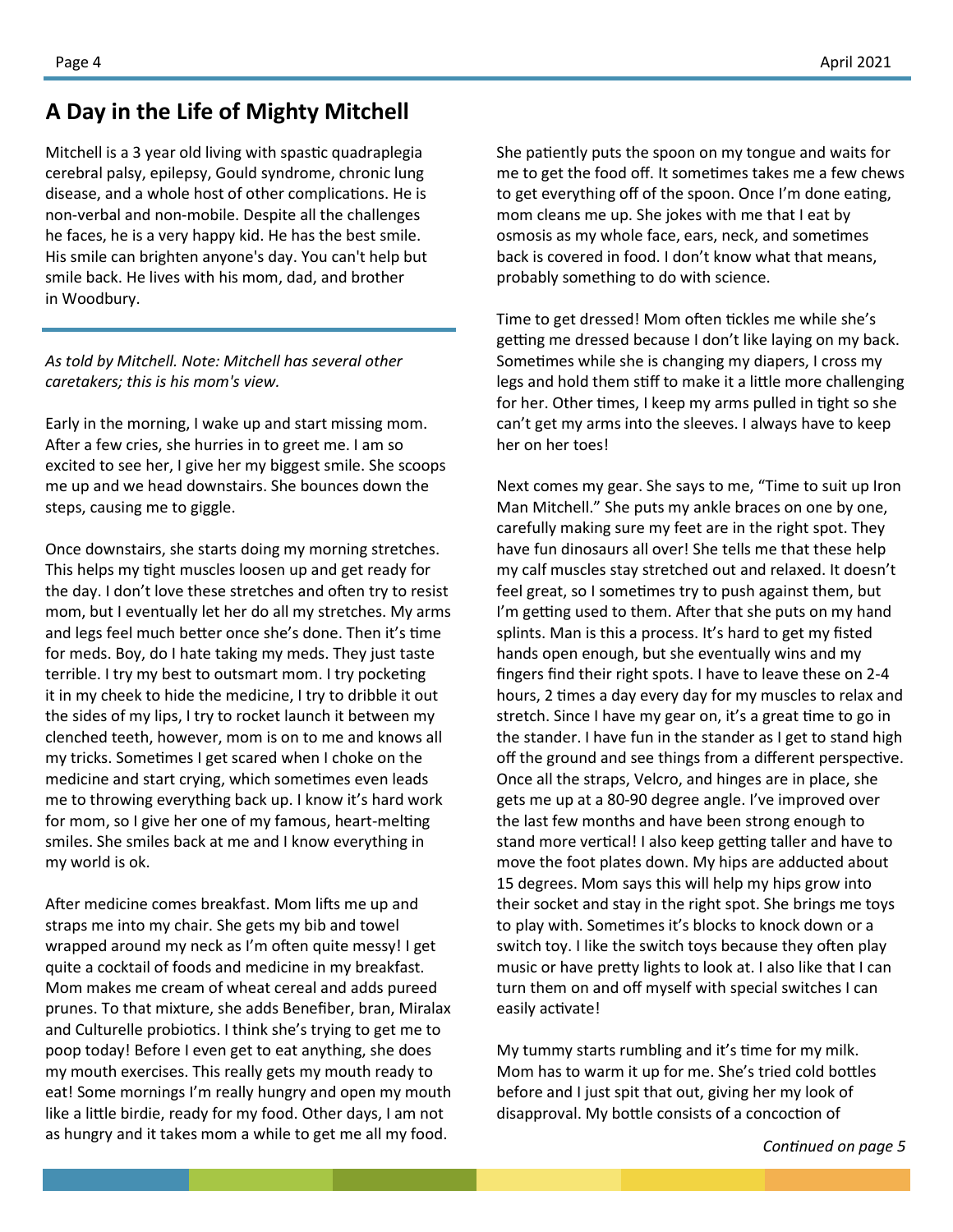#### *Continued from A Day in the Life of Mighty Mitchell on page 4*

Pediasure, water, and almond milk. She sometimes tries to change the ratios of my bottle, however, she doesn't fool me! My brother Garrett will read me stories while we wait for the bottle to warm up. This is my favorite time of the day. It's just me and my big brother. I love hearing his stories. He's such a good reader. Sometimes he calls me "Interrupting Mitchell" because I get so excited I start squealing during the story.

I normally only let mom give me the bottle, and sometimes I still don't take it. I get some extra saliva in the back of my throat and start coughing when it runs down the wrong pipe. Then I don't feel like drinking anything. Off to nap I go! Mom gets my cushions tucked in around me to keep me in the proper position, my stuffy to snuggle with, my shusher noise maker, my sound machine, and my weighted blanket on top. Once I'm all situated, it doesn't take long for me to fall asleep on my own now.

I wake up and I'm ready for lunch! Mom does my mouth stretches again. She adds cereal to my pouches of baby food to make it the perfect consistency for me to swallow. She also uses this tool to help me move my tongue sideto-side instead of always front-to-back. It tickles my mouth and gets my tongue muscles ready. I can be a slow eater, it seems like everyone else is done with lunch by the time I'm halfway done. I love eating and love my food. I get excited to eat and start kicking my legs in my chair. I usually finish in about 45-60 mins.

After I'm cleaned up, it's time for therapy. Sometimes we meet with my therapists on the computer and they help me learn new exercises. I give them my biggest smiles as I'm so excited to see them! I usually put my gear on again to work with them. Some days, mom puts me in my gait trainer. While I like being able to work on walking, I don't like being in that contraption. Most days, I cry while I'm in it. Garrett works hard to help distract me while mom moves my legs to help my brain learn the walking pattern. I'm exhausted once we're done. If I don't go in the gait trainer, mom does my other exercises with me to help strengthen my muscles. She sings songs to help distract me while my body is working hard.

I love watching Garrett do school. I like to join in on the circle times to learn with him. It's fun to hear what they are working on. Most of the time I'm a quiet listener, sometimes I get really excited and start squealing again. I just can't help it!

Now we're ready for dinner. Mom makes another concoction for me. She adds turmeric to my food. She says it helps promote cell growth. I'm not sure what that means, so I just go with it. She also mixes in my vitamins along with a lot of the other things she adds to my breakfast. There are a lot of flavors in my food. I don't mind, I just like eating. It's nice to have the whole family around the table and hear everyone's stories from the day. Sometimes my brother does something funny and I get into a giggling fit. I can't stop and just keep giggling away. Mom or dad has to get us back on track and focused on eating.

My other favorite time of day is after dinner when we can all play together as a family. Sometimes we go outside and go for a walk or play in the backyard, sometimes we do games, sometimes the boys wrestle, sometimes we have ninja fights, sometimes it's a dance party. I love it all! I squeal with excitement and kick my legs as fast as I can!

Bath time is another one of my favorite activities, as long as Garrett joins me. Mom has to put me in my splashy seat in the tub. The chair holds me upright in the tub, but not much of me is in the water. I can kick and splash the water. Sometimes Garrett and I have a splash fight and see who can kick up the biggest waves.

Evening meds are not my favorite. I'm usually so tired at this point I just want to go to bed. I often times choke and cough on my meds because I don't like how they taste and I don't want to swallow them. After battling with mom or dad, I eventually swallow most of the medication. Sometimes if I spit some out or throw some up, they will get more meds that I have to try to swallow again.

Once I've gotten all my meds in, it's another of my favorite times of the day, storytime! I love listening to stories and get so excited. After that, I get tucked in. I have special pillows to tuck in around me and a weighted blanket to snuggle under. I can't roll over so when I wake up with a sore spot, I cry out for mom at night. I know she's sleeping but I can't fall back asleep. Sometimes she snuggles with me to help me fall back asleep.